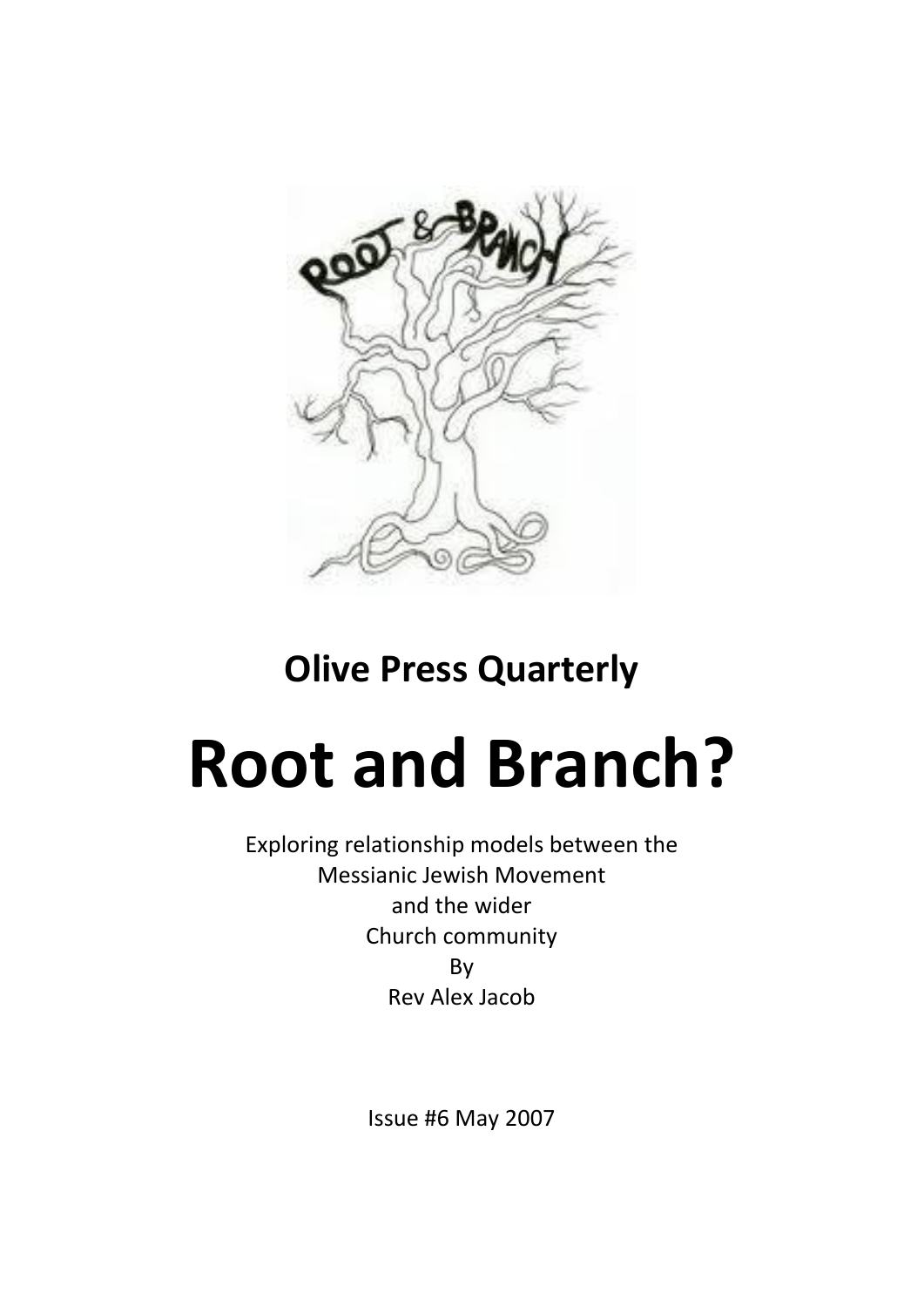# **Root and Branch?**

# **Exploring relationship modes between the Messianic Jewish Movement and the wider Church community**

#### Introduction

The Gospel of God is centred in the reality of reconciliation (2 Corinthians 5:11-21).Within and between any community seeking to live out the implications of this gospel, the desire for and the expressing of reconciliation and unity within diversity (1 Corinthians 12:12-26) is a high calling. With sadness and shame it is noted that much of the history of the Church shows a significant 'falling short' in response to this high calling. Such falling short has grieved the Spirit and has hindered the Church in terms of her life and witness.

In recent years many aspects of the wider Church community has gradually become aware of the Messianic Jewish Movement (MJM) with its intention to establish and sustain vibrant congregations. How does this new current affect the quest for unity within the Church? What model(s) of co-operation should be employed? What are the implications for ministry, authority and submission? These and many other related questions have impacted many within the wider Church community and such questions have a particular resonance for us within the Church's Ministry among Jewish People (CMJ) and for others in similar ministry and mission contexts.

#### Defining terms-

The MJM is far from uniform and is still in somewhat of an embryonic stage in its current expression, yet the following five definitions and descriptions are hopefully helpful in giving a useful overview.

Messianic Judaism is a Biblically based movement of people who as committed Jews, believe in Yeshua (Jesus) as the Jewish Messiah of whom the Jewish Law and prophets spoke<sup>1</sup>.

<sup>&</sup>lt;u>.</u> <sup>1</sup> Messianic Jewish Alliance of America – from website – mjaa.org 2005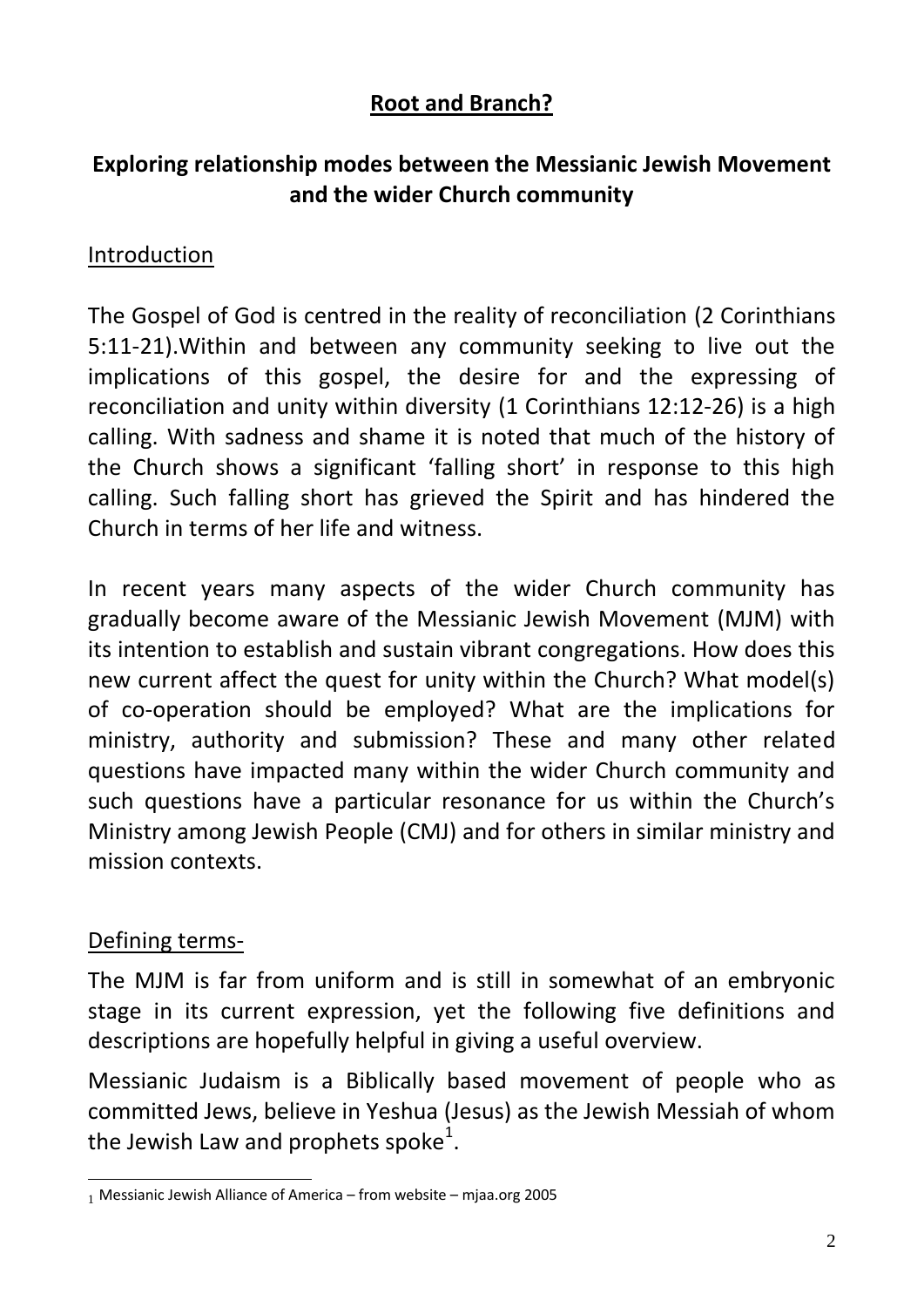Messianic Judaism is a movement of Jewish congregations and congregational groupings committed to Yeshua the Messiah that embrace the covenantal responsibility of Jewish life and identity rooted in Torah, expressed in tradition, and renewed and applied in the context of the New Covenant<sup>2</sup>.

Messianic Judaism is an important and sovereign work of God in which he is not only grafting back some of the original branches but more significantly, restoring the whole Church onto its Jewish roots<sup>3</sup>.

Messianic Jews for present purposes may be considered to be those who believe in Jesus as Messiah and Lord, in traditional Christological categories, yet who work to maintain their Jewish identity<sup>4</sup>.

Messianic Judaism is the movement of Jewish Believers in Jesus who affirm that their Jewish identity comes alive in Jesus rather than is terminated by faith in Jesus. Such believers seek to live out their faith in ways which honour their Jewish identity and seek to serve fully as part of the wider body of Christ while seeking to uphold and develop wherever possible special links to the wider Jewish community<sup>5</sup>.

The key point from the above definitions is that the MJM is seeking to establish Messianic Jewish congregations<sup>6</sup> in which authentic Jewish worship, community life and the proclamation of Jesus can flourish. This mark clearly distinguishes the movement from previous 'Hebrew-Christian expressions of Jewish belief in Jesus. The previously dominant 'Hebrew-Christian' position would be that of encouraging and expecting Jewish Believers in Jesus to be fully absorbed into the life of a Church congregation. Such a process of absorption would not necessarily be understood as assimilation, yet frequently assimilation became the reality, if not within the first generation then certainly in subsequent generations. The result of such 'assimilation' was that a vibrant and

Univerity of Sheffield :322

<u>.</u>

 $2$  Union of Messianic Jewish Congregations – Kesher Journal Issue 17 2004

 $_3$  John Fieldsend – Messianic Jews, Monarch Publications 1993 :25

 $_4$  John Kelly – Gotteslehre and Israellehre in the Theology of Jurgen Moltmann, unpublished PHD thesis –

 $_5$  – My own working definition

 $66$  Other terms such as Fellowships or Synagogues are also frequently used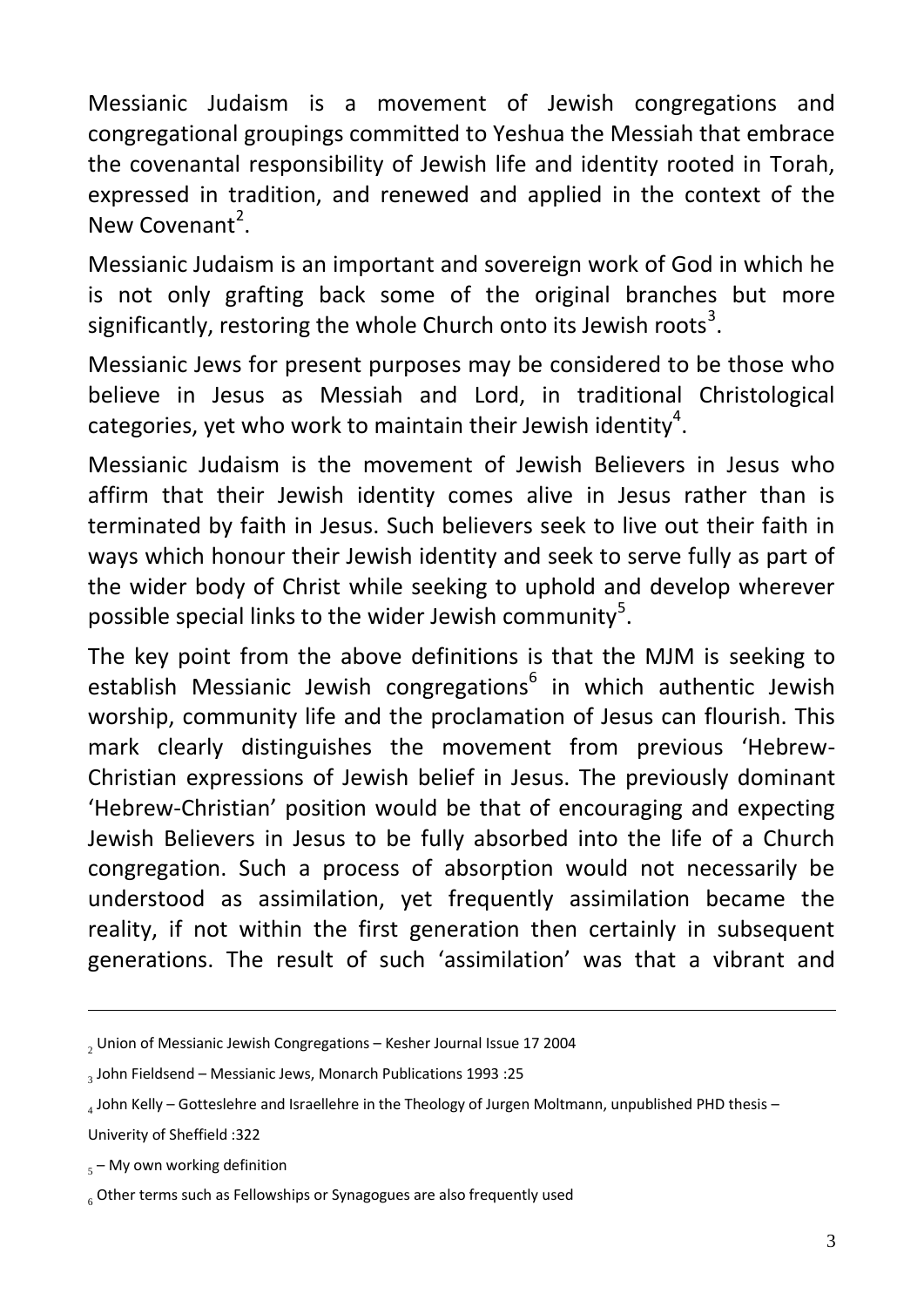distinctive Jewish witness to Jesus was never able to become fully established within sustainable trans-generational structures. The simple conviction of the emerging MJM is that vibrant and distinctive witness to Jesus is dependent upon the building up and on-going development of Messianic Jewish congregations which are trans-generational.

### Exploring different models

In exploring the following four models it is worth noting that there are many nuances within and between the various models. My four models are far from being comprehensive or definitive yet hopefully they do give a useful structure for discussion and further reflection. Also it is worth pointing out that how such models are perceived and implemented in various contexts is highly dependent on leadership personalities and local relational networks.

The first model is what I am calling the Church absorption model. Here Jewish people who become believers in Jesus are free to prayerfully discern which historic Church denomination or new expression of 'church life to join. Advocates of this model would argue that in joining such a Church congregation the Jewish Believer is proclaiming his or her commitment to stand with other believers both Jewish and Gentile in seeking to build up the congregation in which God lives by his Spirit. While any one single expression or denomination structure of Church life will fail to convey full the richness of God's purposes, each church member nevertheless seeks to give of their best in helping the local Church to grow and to be continually renewed and reformed. Jewish involvement within these congregations will hopefully enrich such congregations in many areas, especially in terms of the insights and heritage which only Jewish believers can bring. Clearly, how such insights and heritage are received and applied is dependent on many factors but perhaps most significantly upon the receptiveness of the local church leadership. In some cases within this model, Jewish Believers in Jesus did find their insights and heritage welcomed and affirmed, yet this was not implicit within the model and often the Church was highly antagonistic towards such identity and heritage.

In terms of the issue of visible unity supporters of the absorption model would see that with Jewish People joining and serving within historic Church denominations or new expressions of Church life there is an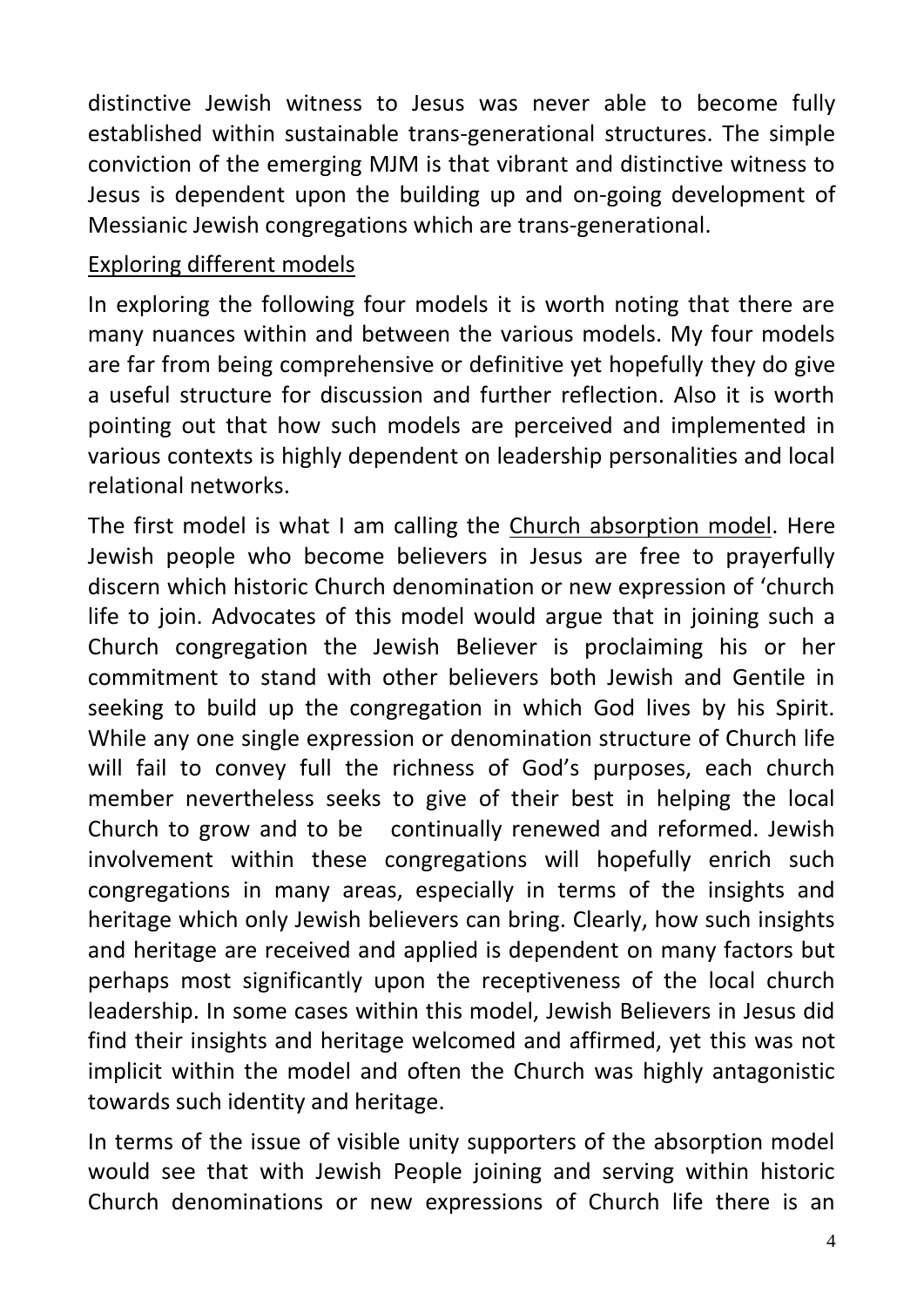implicit expression of unity. Any fear of re-establishing the "wall of partition" (Eph 2:14) is removed and the "oneness in Christ" (Galatians 3:26-28) takes on a clear and visible expression.

This Church absorption model is most in keeping with the general history of Jewish mission and reflects the experience of the vast majority of Jewish Believers in Jesus/Hebrew Christians over the centuries. This is certainly the way in which ministries such as the ministry of CMJ have generally worked<sup>7</sup>. However, such a working out of the model would often have taken place on a sub-conscious level based on general on prevailing assumptions. Such assumptions are now being challenged, perhaps more vigorously than at any other time in Church history. Yet, as stated earlier, for the MJM such an absorption model is seen as a weakening of Messianic Jewish life and witness. Within the MJM, there lies the fundamental conviction that authentic and sustainable expressions of Messianic Jewish spirituality equates to the need for separate Messianic Jewish congregations. The question within this conviction in namely to do with what is the degree of separation which is needed in order to allow authentic and sustainable expressions of Messianic Jewish spirituality to flourish? With this question in mind I will turn to the following three models.

The second model is what I am calling, the Church integrated model. At the heart of this model is the conviction that within the witness of the New Testament and specifically in Paul's teaching is the understanding that in no way should Jews abandon their God given Jewish identity in becoming followers of Jesus. However, this should not necessarily lead to separate Messianic congregations. On the contrary the key identification is in Christ and one of the greatest witnesses to our fragmented world is

<sup>&</sup>lt;u>.</u>  $_7$  It is of significant note that the work of the Jewish Believer Bishop Alexander in establishing the community of Christ-Church Jerusalem was passionate in restoring to the Church an appreciation of her Jewish roots yet he remained within an Anglican/Protestant framework. At no time to my knowledge did he advocate breaking away from the Anglican models of Church life in order to form a Jewish Network or denomination. As Kelvin Crombie states – "Alexander and his movement desired to see the church divested of the false assumption that it was gentile. The real purpose of the church in Jerusalem was to be where both the Jews and gentiles in Messiah, would be living as 'one new man".' Kelvin Crombie - A Jewish Bishop in Jerusalem. Jerusalme, Nicolayson's Ltd, 2006:245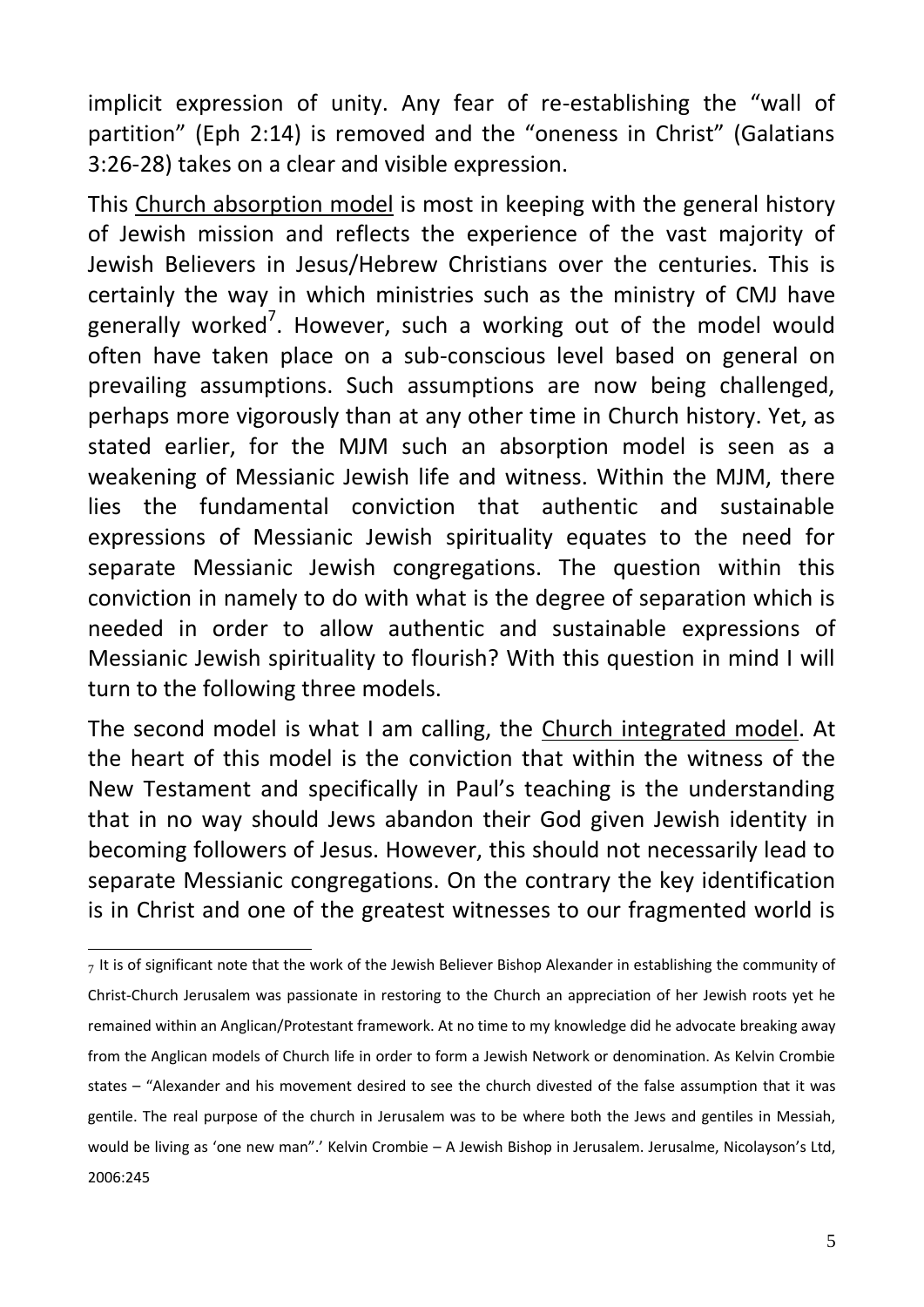united congregations of Jew and Gentiles. This congregation which has within its membership a number of Jewish Believers in Jesus would strive to help and encourage those believers to maintain their Jewish identity both within and beyond the Church. Alongside this would be the equal commitment to help the whole congregation to value and explore the rich Jewish roots of faith. As stated earlier in some cases this may have happened within the Church absorption model, yet is not a stated aim of the absorption model as it is in the case of the Church integrated model. How such striving would take place clearly would vary from congregation to congregation but there may well be a commitment to celebrate Jewish Biblical festivals, to recognise and support leadership both from tradition Church sources and Messianic Jewish sources, to open to "Hebraic" worship styles and a commitment to stand resolutely against all strands of Replacement Theology and anti-Semitism. In drawing up an integrated model Church congregations may well be able to apply certain insights gained and good practice maintained from various ecumenical church partnerships and shared worship agreements. In commentating on the Church integrated model, Dan Juster states:

This option hardly seemed possible twenty years ago, but today, we have many examples of it. Messianic Jews must stand for and with the whole body of the Church<sup>8</sup>.

In terms of Dan Juster's call for Messianic Jews to stand for and with the whole body of the Church, there must also be an equal call for the wider body of the Church to stand with and for Messianic Jews. For many people developing creative Church integrated models is the prime way of fulfilling this call.

The third model is what I am calling the separate yet open model of Messianic Jewish community life. In this model separate and distinct Messianic congregations are formed. Advocates of this model do not see this as undermining the quest for unity within the whole wider body of the Church, but rather as bringing (or restoring) into being a vital additional expression of the diversity of Church experience. Also it is stressed that Gentiles are warmly welcomed into the full life of such congregations. Such a welcome is seen by advocates of this model as a

<sup>&</sup>lt;u>.</u> <sup>8</sup> Dan Juster, *Jewish Roots, Shippensburg, Destiny Image, 1995 :155*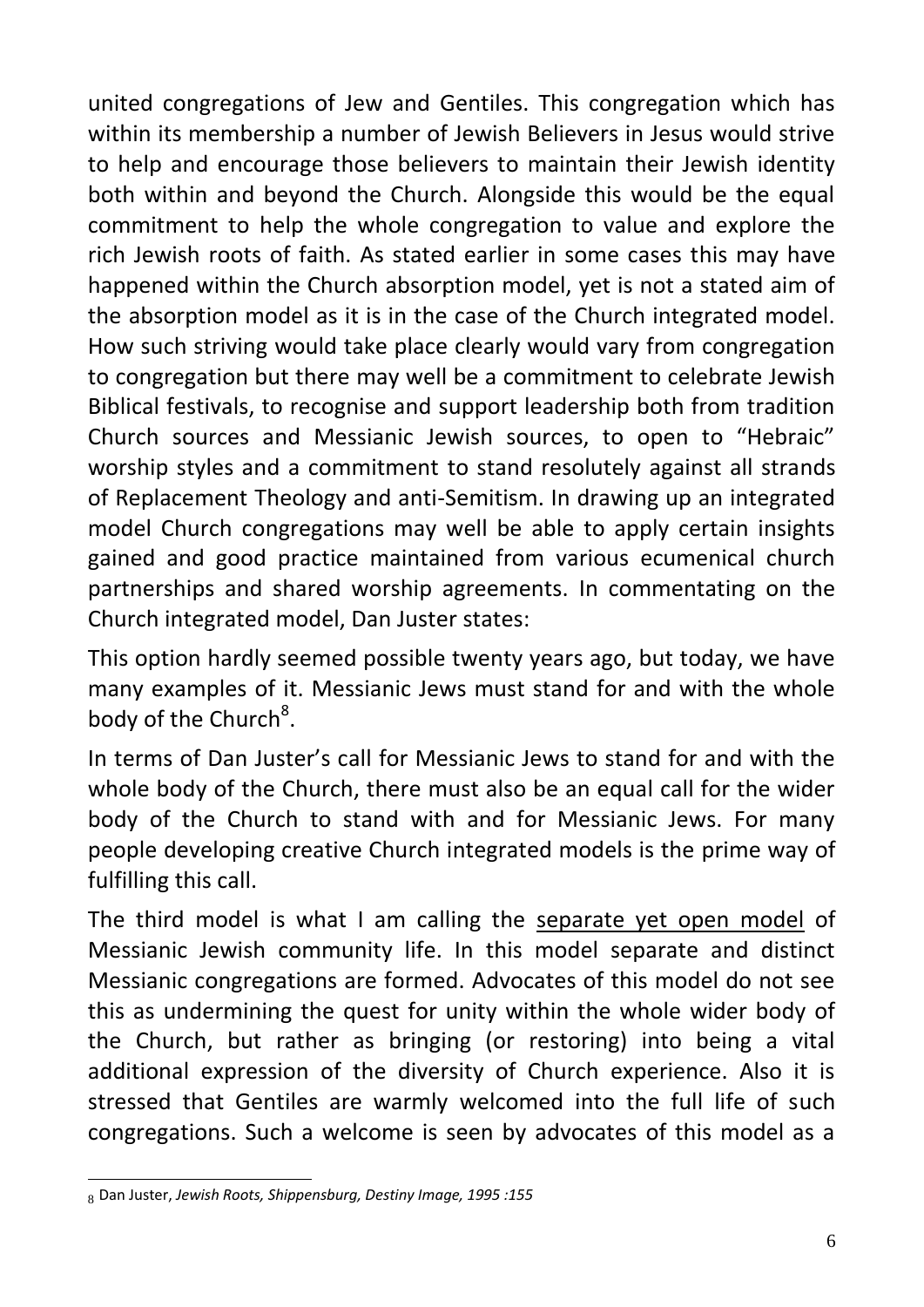clear sign of the shared unity of Jews and Gentiles in the Messiah. Yet for opponents of such Messianic congregations the very existence of such congregations regardless of their actual membership mix undermines the true quest for unity within the Church.

The issue of the legitimacy and methodology of the inclusion of Gentiles into Messianic congregations is a contentious one. This is hardly surprising, for even a brief reading of the New Testament Epistles tells of the struggles in the very early stages of Church life over issues of Gentile inclusions. Similar issues and questions can recur today. Also it is worth noting that over the centuries there have been significant tensions for Jewish Believers in Jesus entering into what became a largely Gentile Church culture.

In terms of the inclusion of Gentiles into separate Messianic Jewish congregations the key issue gathers around the question of motivation for desiring such inclusion. Russell Resnik, outlines three initial motivating factors. Firstly, the desire for Jewish evangelism. Secondly the desire for unity between Jewish and Gentile believers. Thirdly, for the return of the Torah alongside an authentic living out of the Jewish roots of faith in Jesus. However, Resnik sees weaknesses and potential dangers with these three initial motivating factors. In terms of evangelism he states:

*Viewing the Messianic Jewish congregation as a mission station distorts our divine calling to build Jewish communities for Messiah<sup>9</sup> .*

In terms of unity he states:

*Jewish and Gentile congregations within the larger body of Messiah, in their on-going distinction and mutual blessing anticipate the shalom of the world to come. To attempt to anticipate this shalom within a local Jewish-Gentile congregation will diminish the "ongoing distinction" between Jew and Gentile that is necessary for "mutual blessing". Gentiles are certainly welcome within Messianic Jewish congregations, and are often essential the task of building these congregations, but the congregations remain Jewish, not expressions of "one new man" that is neither Jew nor Greek<sup>10</sup> .*

<sup>&</sup>lt;u>.</u> 9 Russell Resnik, *Defining Messianic Judaism,* Kesher Journal, Issue 16 2003:68

 $_{10}$  As footnote 9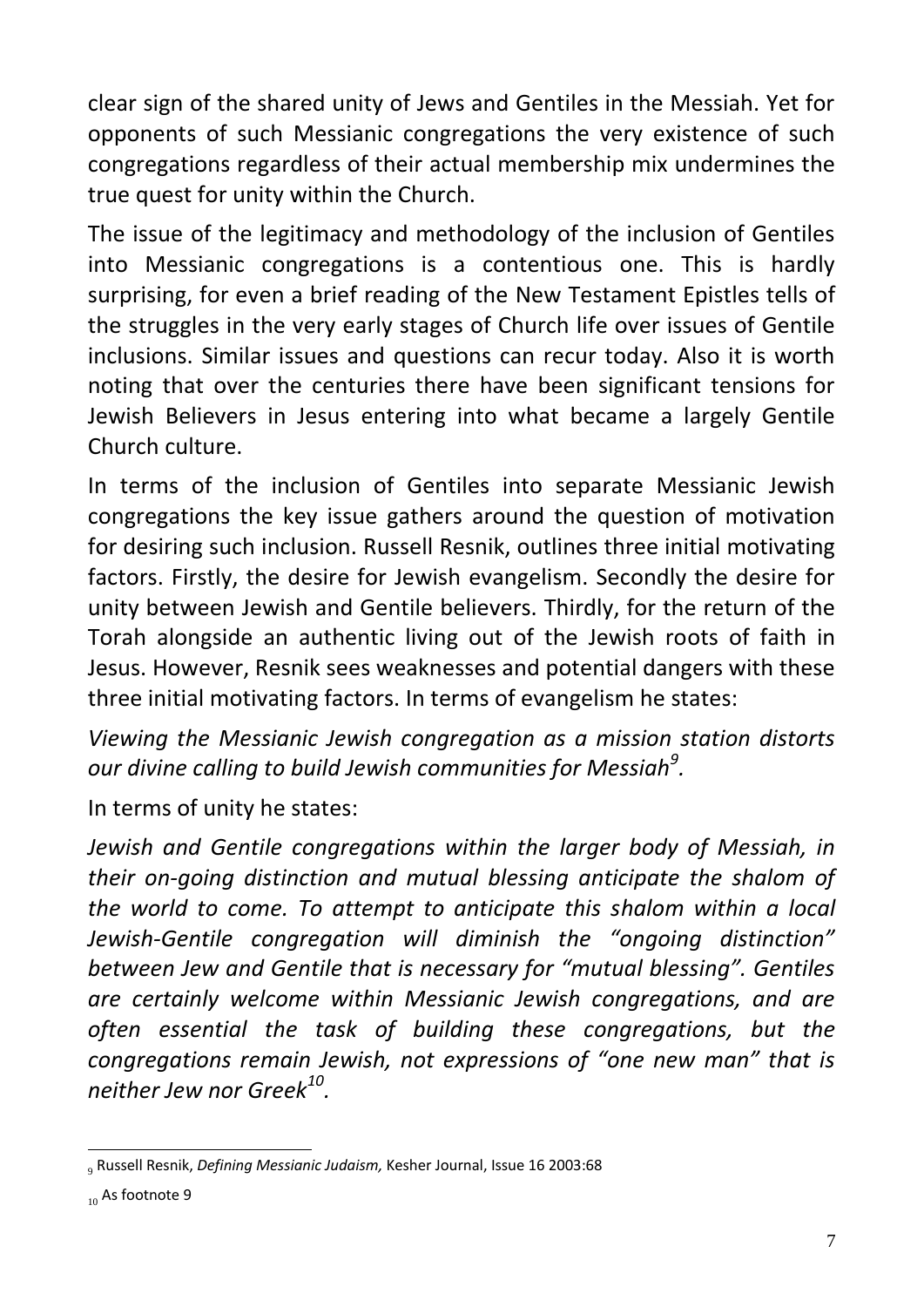In terms of returning to Torah and celebrating Jewish roots, he states:

*Scripture portrays Israel as a people called to remain distinct – "a people that shall dwell alone and shall not be reckoned among the nations" (Numbers 23:9, JPS). Much of the Torah is given to preserve Israel's distinct destiny. A Jewish roots movement that is not careful to respect the distinction between Jews and Gentiles can obstruct God's purposes for both<sup>11</sup> .*

In seeing weaknesses within the above three areas of primary motivation for Gentile inclusion into Messianic congregations, Resnik, presents the concept of 'Ahavat Yisrael' (love for Israel) as the most appropriate motivating factor. He states:

*Aharvat Yisrael speaks not only of God's love for Israel, but also of our love for Israel, for the Jewish people around us. Believers from among the Gentiles may share in this aspect of Aharvat Yisrael as well, and this share is the key to faithful Gentile participation in Messianic Judaism<sup>12</sup> .*

Within this separate yet open model of Messianic congregations there is stated earlier a welcoming of Gentile inclusion. For some congregations the 'one new man' understanding despite Resnik's concerns would be a legitimate goal of fellowship and congregational life. Within this there is an important affirming that Jewish and Gentile distinctiveness is not lost but also of equal importance is the strong declaration that the shalom which the Messiah offers between Jew and Gentile can not be primarily seen as belonging to a future eschatological age as Resnik declares. Being one in the Messiah is understood as the first fruits of the greater shalom which the full consummation of the Kingdom will bring. Also, within this separate yet open model there would be a striving for congregations to maintain a both/and approach rather than an either/or approach in regards to wider relationships with Church and Jewish communities. While such a both/and approach may well be theologically and pragmatically vital to the well-being of Messianic congregations in reality such a balancing act is extremely difficult to uphold. Most congregations within this separate yet open model would see that the prime relationship of identification is with the wider Church community. This is

<sup>&</sup>lt;u>.</u>  $_{11}$  As footnote 9

<sup>12</sup> Russell Resnik, Article, *Defining Messianic Judaism,* Kesher Journal Issue 17, 2004:88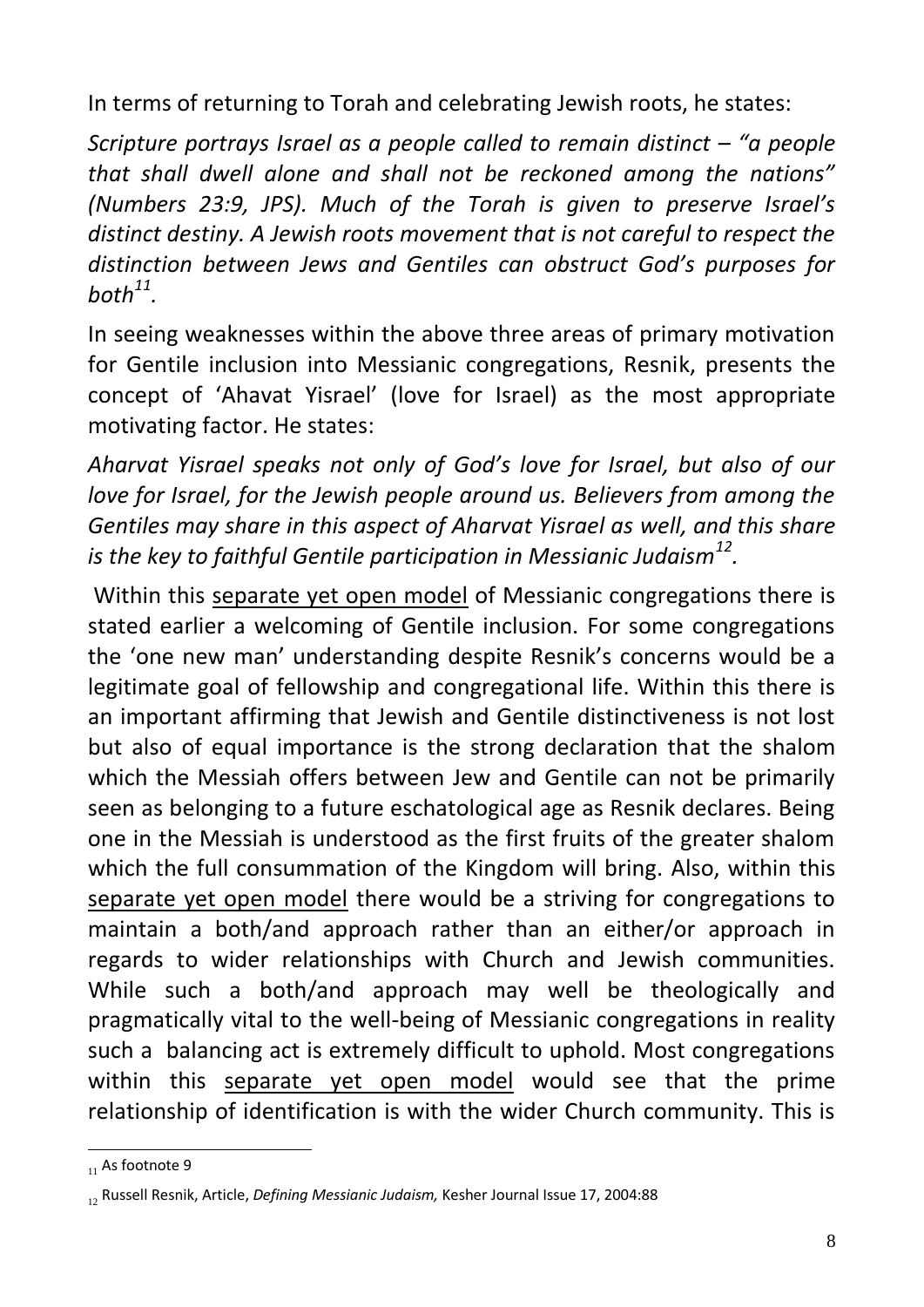because the wider Jewish communities have often defined themselves through their rejection of Jesus as Messiah. So it is argued the prime community of identification for Messianic Jewish Believers today must be the community which honours and proclaims Jesus as Messiah and Lord.

The fourth model is what I am calling the separate model. Advocates for this model would see that the key function of Messianic congregations is to preserve and celebrate Messianic Jewish identity. Gentiles are mostly welcomed but not within the 'one new man' framework but rather using Resnik's term of 'Ahavat Yisrael'. Also in contrast with the separate yet open model while the attempt is made for a both/and approach in reality if and when chooses are made the preferred prime relationship of identification would be the wider Jewish communities. As Resnik states:

*When we imagine our primary community of reference to be the viable church, we must define ourselves within that church by our Jewishness, but when our community of reference is Israel – our Jewish people and their tradition – we define ourselves within that setting by our loyalty to Messiah. It is far more compelling to the Jewish people new are called to serve and more biblically consistent, to place ourselves within Israel sitanding for Messiah than within the visible Church standing for Jewish routes.*

*Too long have we sought to distinguish ourselves within the Christian community by our Jewish emphasis. Instead, let us be recognizably Jewish, a movement within the Jewish community that distinguishes itself by our response to the spirit of Messiah in our midst<sup>13</sup> .*

The response to Resnik could well be that he has created a false choice. For example why could Jewish Believers not stand for the Messiah within the visible Church? Clearly from the above quote Resnik feels the deep frustration of time spent by Jewish Believers trying and often failing (from his perspective) to find a distinctive and recognisable place within the Church community. Yet despite such frustration, how can one be sure that the Lord is not asking for on-going acts of patience and renewed commitment by Jewish Believers as they seek to stand, serve and share within the Christian community? Also while it is beyond the scope of this Olive Press article it is worth noting that connected with Resnik's position

<sup>&</sup>lt;u>.</u> <sup>13</sup> Russell Resnik, Article, *Defining Messianic Judaism* Kesher Journal Issue 17, 2004:88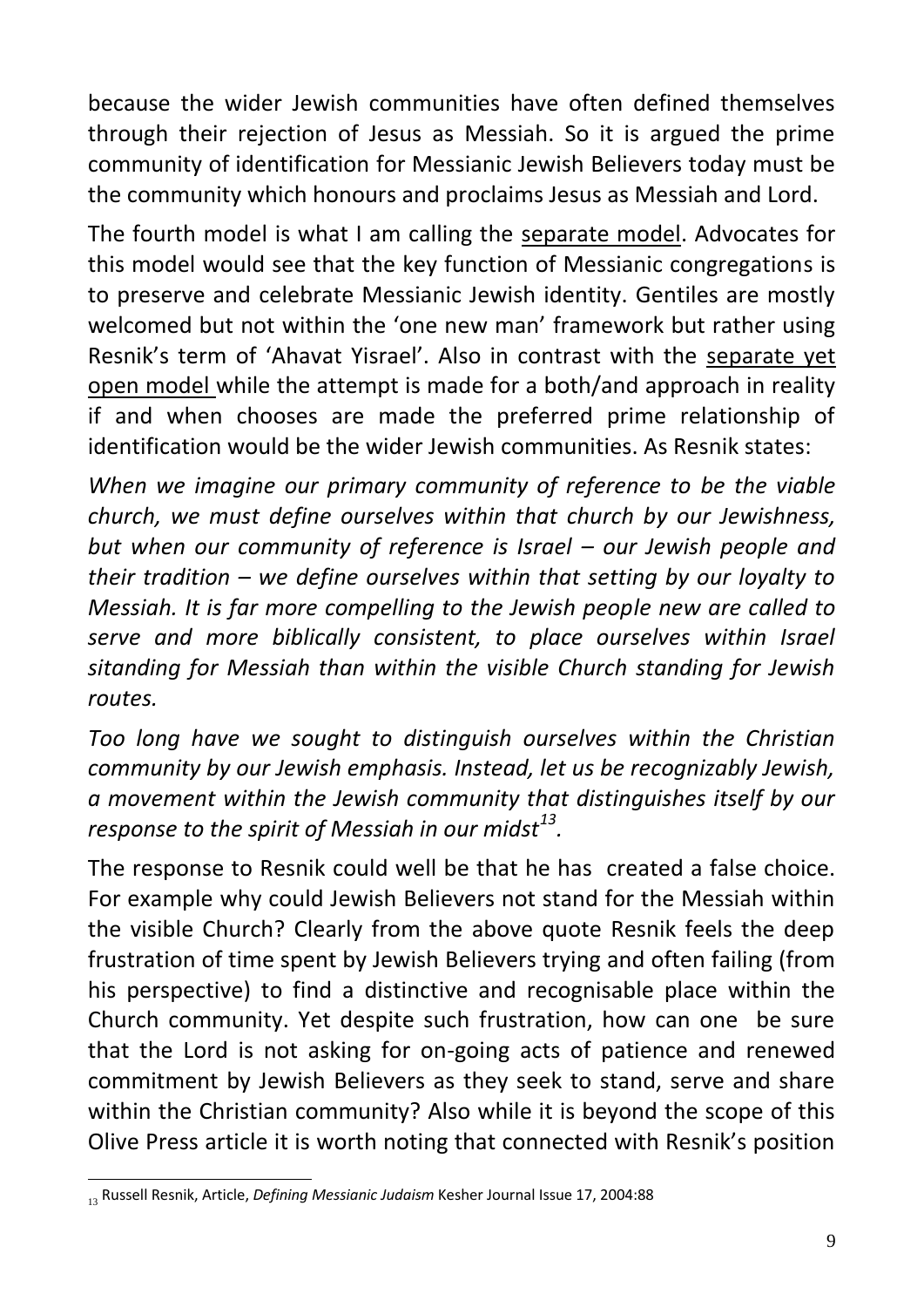there are clearly significant mission and evangelistic issues at stake, especially if within the separate model one strongly affirms prime identification with the wider Jewish community. It seems that the recent work<sup>14</sup> by Mark Kinzer addresses some of these issues and brings into focus some challenging and strongly disputed $15$  conclusions.

#### Implications

Regardless of what models<sup>16</sup> are used the growth of Jewish Believers in Jesus is a great blessing to the whole Church community. Any local expression of church which is not 'in touch' with issues of her Jewish heritage and today's living Jewish stones will in many ways be improvised. What the Lord is doing among the Jewish people in grafting back some of the original branches is a joy of immense proportions. Yet there is also a further dimension to this. It seems to me that the whole Church is also being given the opportunity in partnership with Jewish Believers to be renewed by, united in and restored<sup>17</sup> to her Jewish root. This is the holy root which offers true nourishment and support (Rom 11:18). This is the root into which all Gentile Believers in Jesus have been mercifully grafted into. Such grafting in is not through the process of becoming Jewish. This is not primarily an ethnic identity issue, but rather it is sharing in the blessings and promises of the God of Abraham, Isaac and Jacob made freely to all through the death and resurrection of Jesus and the outpouring of the Holy Spirit. Such renewing and restoring has the potential to result in anew paradigm within Jewish-Christian relations and in part prepare the Church for the fulfilment of scripture which sees that 'all Israel will be saved' (Rom 11:26)

<sup>1</sup> <sup>14</sup> See Mark Kinzer, *Post –Missionary Messianic,Judaism,* Grand Rapids, Brazoz Press 2005

<sup>15</sup> For a full discussion and examination of Post-Missionary Messianic Judaism see the Mishkan Journal, Issue 48, 2006

 $_{16}$  My own background and experience would lead me to advocating as my preferred model the Church

integrated model but I can appreciate how in other contexts and for other people other models have legitimacy

 $17$  I have found the writing of Peter Hocken to be extremely helpful in developing this theme of restoration to the Jewish root in regard to the ongoing quest for unity within the Church.See for example Chapter 11 – The Pivotal role of Israel, in his book – *The Glory and the Shame*, Guildford, Eagle 1994.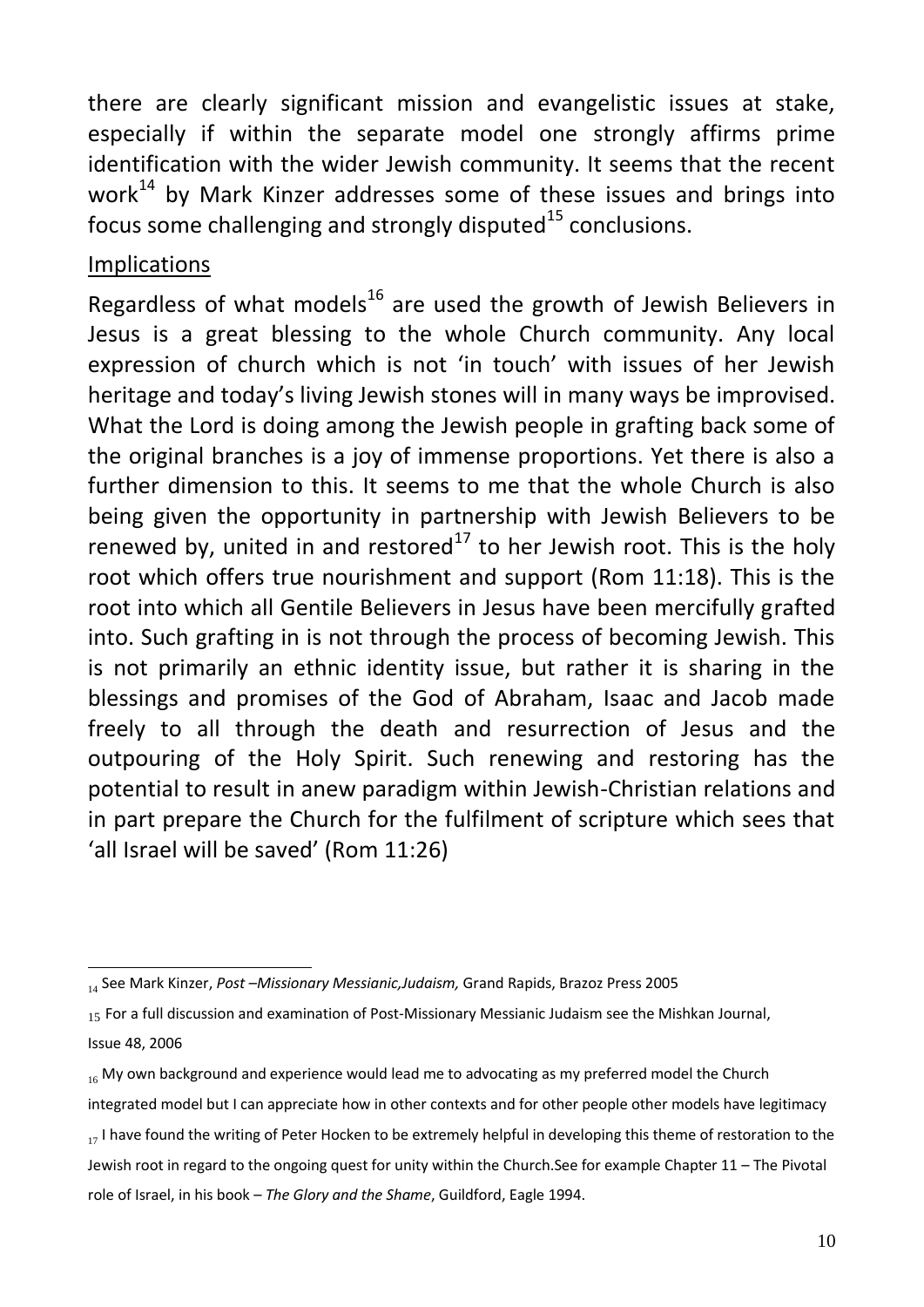As the Church longs to see this day there seems to me to be two general dangers within the outworking of the relationship between the MJM and the Church community.

The first danger is for the largely Gentile Church to romanticise and place the emerging Messianic congregations on some form of spiritual pedestal. While this may be better than years of undermining or denying the gift and calling of Jewish Believers it falls short of the mature mutual submission, co-dependency and partnership outlined in Scripture.

The second danger is for the emerging Messianic congregations<sup>18</sup> in rightly rejoicing in seeing how God is building up their life and witness to claim some form of superiority over other expressions of Church life. Clearly the gift, callings and insights of the MJM are, as stated, a great blessing and has much to teach and give to the whole church. The Church must acknowledge, affirm and rejoice in this. However, any one congregation, network or model which wishes to claim some form of exclusivity in regards to the furtherance of God's Kingdom is in danger of seeking an authority which denies and distorts God's gifts and calling to others. Such gifts and calling which have in the past, and in the present, often been exercised with great sacrifice and faithfulness. Also, such exclusive authority claims with the accompanying status would sit uneasily with genuine notions of servant leadership (Matthew 20:26-28).

# Conclusion

That which (or rather he, who) unites Jewish and Gentile Believers in Jesus is far greater than the potential forces of disunity. Clearly these four different models which present different expressions of faith community could well lead to tensions and disunity. However, the creative theological questions such models raise could well be the catalyst<sup>19</sup> for a greater understanding and mutual affirmation of Jewish and Gentile Believers. Such a catalyst would be dependent on such questions being addressed within a spirit of humility and a desire to find a common mind, namely the mind of Messiah who unites in and through diversity. The same Messiah who called Galilean fishermen (Mark 1), a tax collector

<sup>&</sup>lt;u>.</u>  $_{18}$  I see this danger to be less likely to develop if some form of the 'Church integrated model' is used.

<sup>10</sup> One context in which such questions are currently being creatively explored is within the movement "Towards" Jerusalem Council 2" www.tjcii.org.